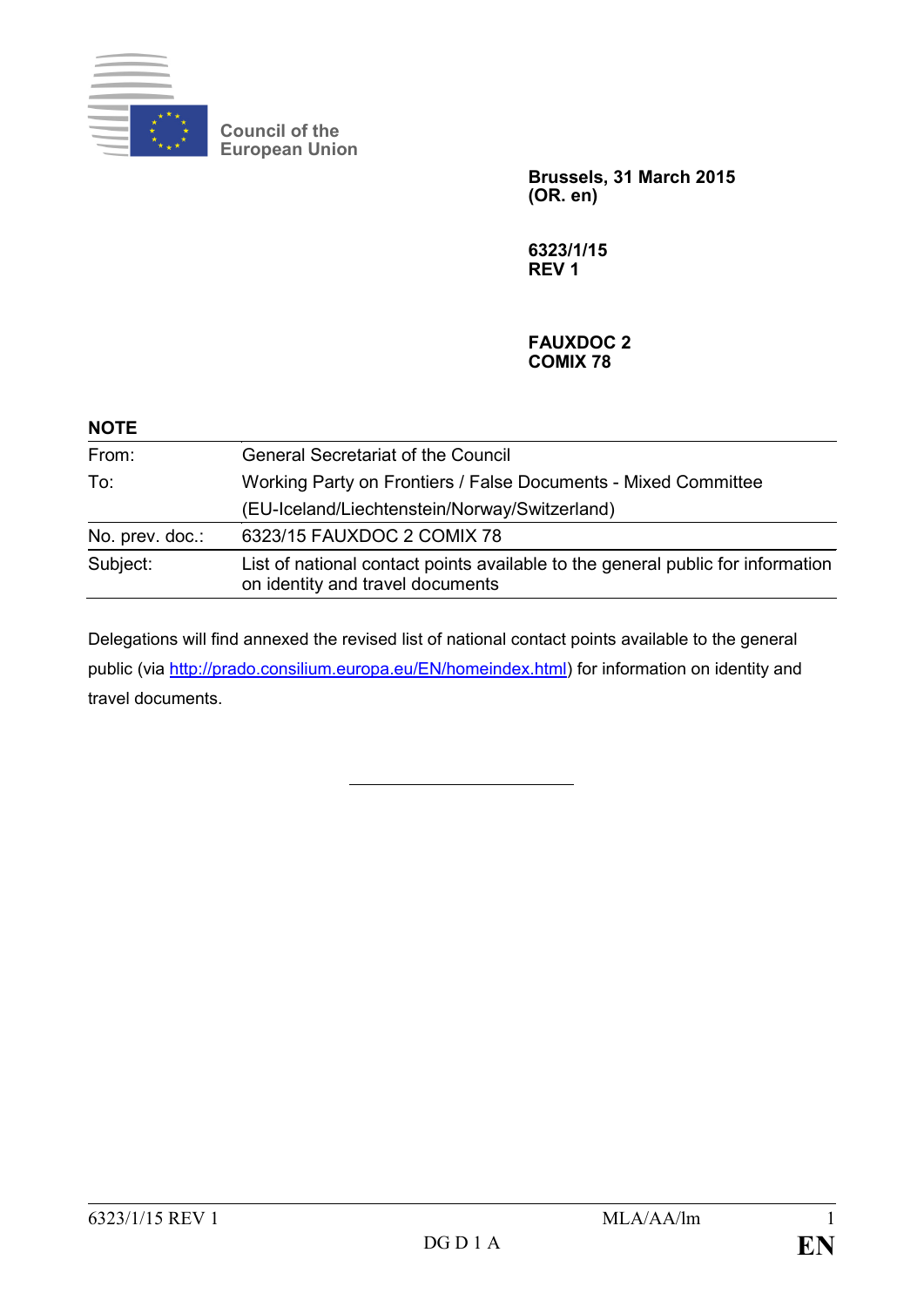*Participating countries*

| <b>AUT - Österreich</b>           | FIN - Suomi / Finland       | LUX - Luxembourg / Luxemburg | <b>SWE - Sverige</b>                     |
|-----------------------------------|-----------------------------|------------------------------|------------------------------------------|
| BEL - België / Belgique / Belgien | <b>FRA - France</b>         | <b>LVA - Latvija</b>         |                                          |
| <b>BGR - България</b>             | <b>GBR</b> - United Kingdom | <b>MLT - Malta</b>           | <b>CHE - Schweiz / Suisse / Svizzera</b> |
| <b>CYP - Κύπρος</b>               | GRC - Ελλάς                 | <b>NLD - Nederland</b>       | $ISL - Ísland$                           |
| <b>CZE - Česká republika</b>      | <b>HRV - Republika</b>      | <b>POL - Polska</b>          | <b>NOR - Norge</b>                       |
| <b>DEU - Deutschland</b>          | <b>Hrvatska</b>             | <b>PRT - Portugal</b>        | $+$<br>$\star$ .<br>$\star$              |
| <b>DNK - Danmark</b>              | <b>HUN - Magyarország</b>   | <b>ROU - România</b>         | <b>Neighbouring countries</b>            |
| <b>EST - Eesti</b>                | <b>IRL</b> - Éire / Ireland | <b>SVK - Slovensko</b>       |                                          |
| <b>ESP - España</b>               | <b>ITA - Italia</b>         | <b>SVN - Slovenija</b>       | <b>MDA - Moldova</b>                     |
|                                   | <b>LTU - Lietuva</b>        |                              |                                          |

**\* \* \***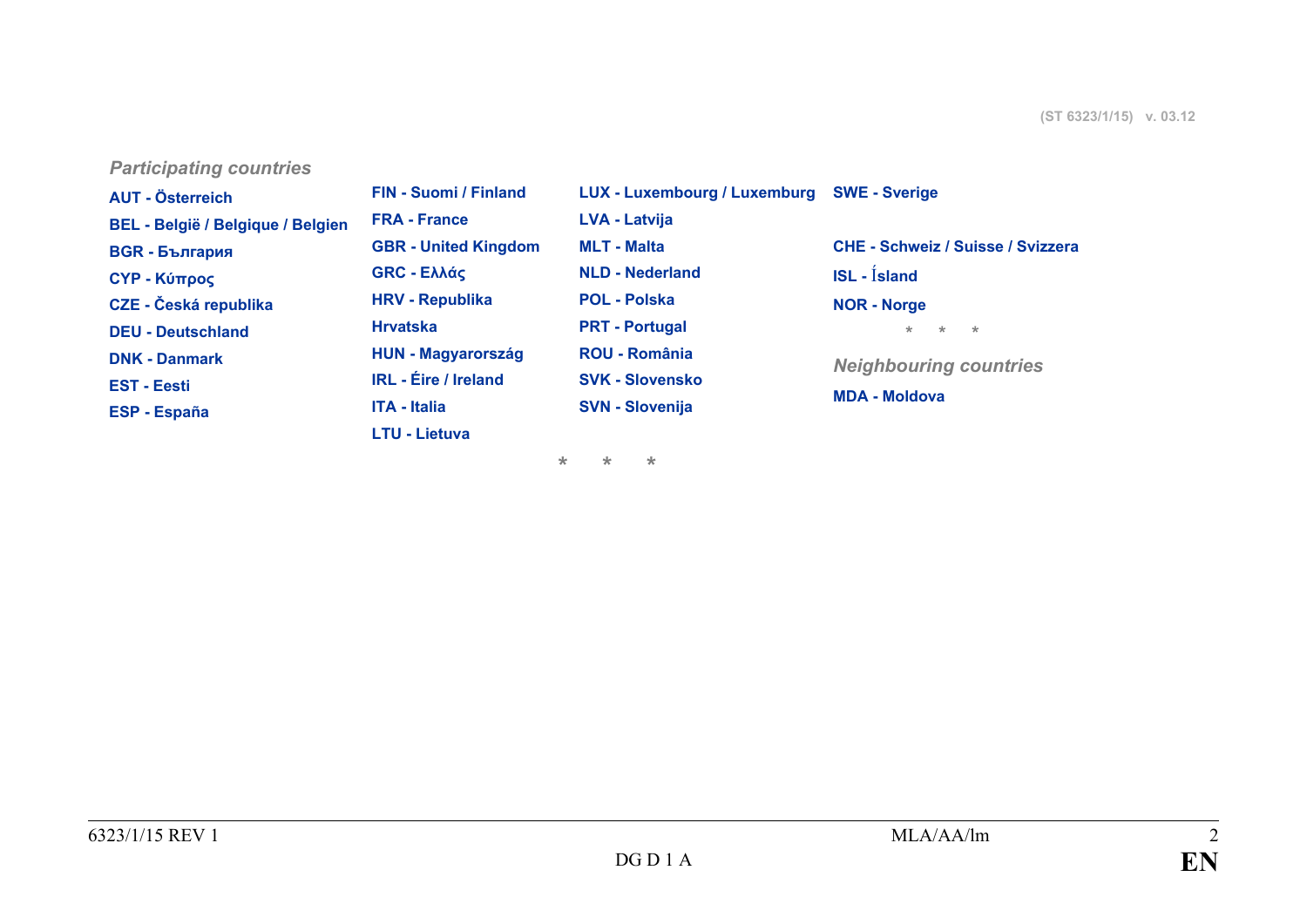<span id="page-2-3"></span><span id="page-2-2"></span><span id="page-2-1"></span><span id="page-2-0"></span>

| <b>AUT</b><br><b>REPUBLIK</b><br><b>ÖSTERREICH</b>                                   | 08.00<br>16.00<br><b>CET</b> | Bundesministerium für Inneres<br>Herrengasse 7<br>Postfach 100<br>1014 Wien                                                                                                                                                                                                                        | post@bmi.gv.at                                                                  |                                                                     |
|--------------------------------------------------------------------------------------|------------------------------|----------------------------------------------------------------------------------------------------------------------------------------------------------------------------------------------------------------------------------------------------------------------------------------------------|---------------------------------------------------------------------------------|---------------------------------------------------------------------|
| <b>BEL</b><br><b>ROYAUME DE</b><br><b>BELGIQUE /</b><br><b>KONINKRIJK</b>            |                              | Document numbers - ID documents:<br>FOD Binnenlandse Zaken - Instellingen en<br>Bevolking - Rijksregister * SPF Intérieur -<br>Institutions et Population - Registre National<br>Park Atrium, Rue des colonies / Kolonïenstraat<br>11<br>1000 Bruxelles / Brussel                                  | info@checkdoc.be                                                                | www.checkdoc.be/                                                    |
| <b>BELGIË /</b><br><b>KÖNIGREICH</b><br><b>BELGIEN</b>                               |                              | Travel documents (passports):<br>Federale Overheidsdienst Buitenlandse Zaken<br>- Dienst reis- en identiteitsdocumenten *<br>Service public fédéral Affaires étrangères -<br>Service documents de voyage et d'identité<br>Rue des Petits Carmes / Karmelietenstraat 15<br>1000 Bruxelles / Brussel | paspoort@diplobel.fed.be<br>passeport@diplobel.fed.be                           | Tel: +32 2 501 81 11<br>Fax: +32.2.507 89 58                        |
| <b>BGR</b><br><b>РЕПУБЛИКА</b><br><b>БЪЛГАРИЯ</b>                                    | 08.30<br>17.30<br><b>EET</b> | Ministry of Interior<br><b>Identity Documents Directorate</b><br>48, Maria Luiza Blvd.<br>1202 Sofia                                                                                                                                                                                               | int.151@mvr.bg                                                                  | Tel: +359 2 982 39 94                                               |
| <b>CYP</b><br><b>KYNPIAKH</b><br>ΔΗΜΟΚΡΑΤΊΑ /<br><b>KIBRIS</b><br><b>CUMHURİYETİ</b> | 1.                           | <b>Cyprus Police</b><br><b>Forensic Document Examination Laboratory</b><br><b>Criminalistic Services Department</b><br>1478 Nicosia                                                                                                                                                                | Σε αμφίβολες περιπτώσεις, να<br>αποτείνεστε στο τοπικό σας<br>αστυνομικό τμήμα. | Tel: +357 2 280 84 26<br>+ 357 2 280 83 66<br>Fax: +357 2 280 86 09 |
| 6323/1/15 REV 1                                                                      |                              |                                                                                                                                                                                                                                                                                                    | MLA/AA/lm                                                                       | 3                                                                   |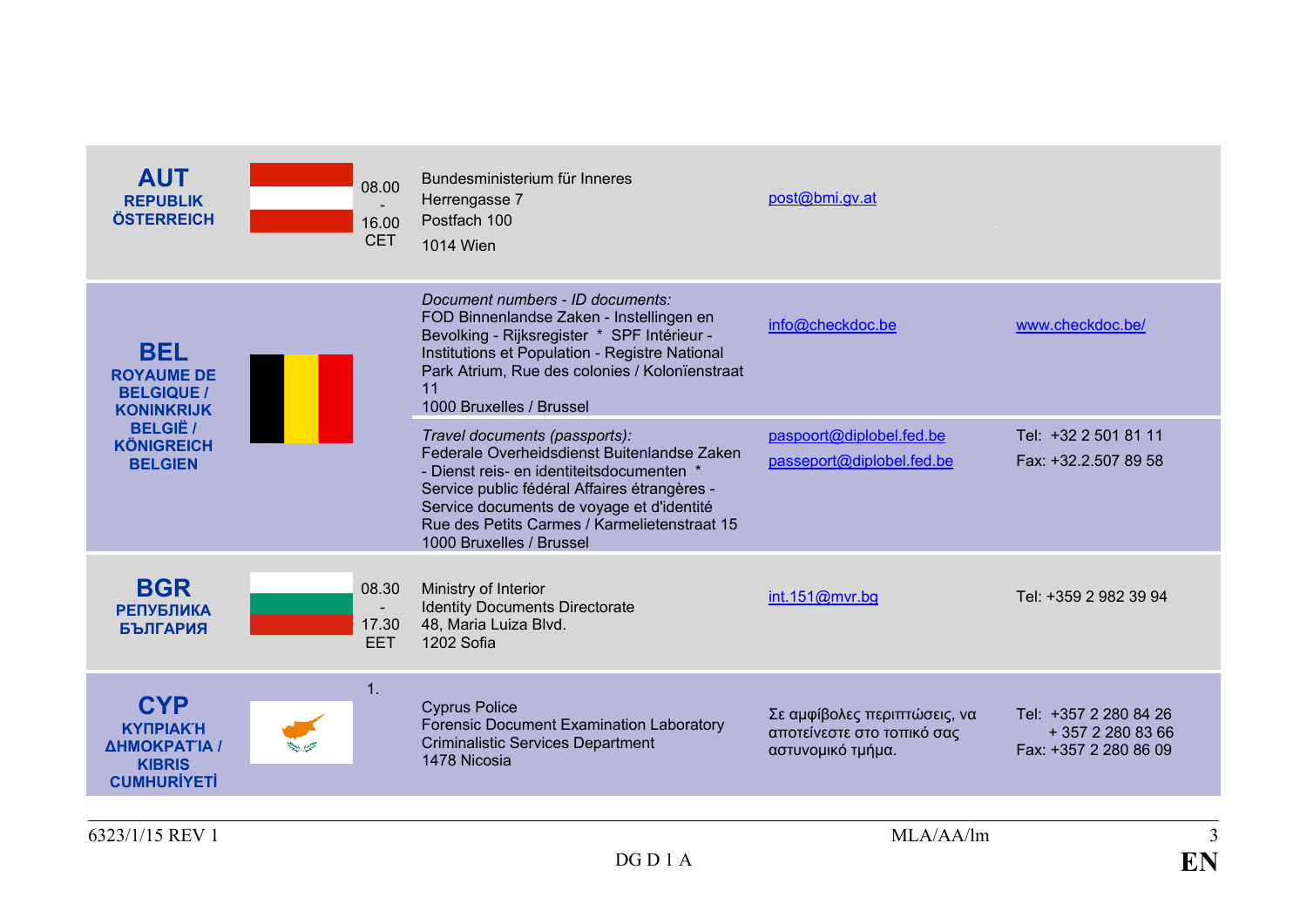<span id="page-3-4"></span><span id="page-3-3"></span><span id="page-3-2"></span><span id="page-3-1"></span><span id="page-3-0"></span>

| <b>CZE</b><br>ČESKÁ<br><b>REPUBLIKA</b>                    | 07.30<br>16.00<br><b>CET</b>                                                  | Directorate of Alien Police<br><b>Forgery Section</b><br>Olšanská 2<br>130 51 Prague 3                                                            | V případě pochybností se<br>obraťte na místní policejní<br>služebnu.                                                   |                                                  |
|------------------------------------------------------------|-------------------------------------------------------------------------------|---------------------------------------------------------------------------------------------------------------------------------------------------|------------------------------------------------------------------------------------------------------------------------|--------------------------------------------------|
| <b>DEU</b><br><b>BUNDESREPUBLI</b><br><b>K DEUTSCHLAND</b> | Mon-<br><b>Thurs</b><br>07.00<br>17.00<br>Fri<br>07.00<br>15.00<br><b>CET</b> | Bundespolizeipräsidium<br>Referat 33<br>Heinrich-Mann-Allee 103<br>14473 Potsdam                                                                  | bpolp@polizei.bund.de<br>In konkreten Zweifelsfällen<br>wenden Sie sich bitte an Ihre<br>örtliche Polizeidienststelle. | Tel: +49 331 979 970<br>Fax: +49 331 979 971 010 |
| <b>DNK</b><br><b>DANMARK</b>                               |                                                                               | The National Commissioner of the Danish<br>Police, Forensic Services, Questioned<br><b>Documents Units</b><br>Slotsherrensvej 113<br>2720 Vanløse | I tvivistilfælde kontaktes det<br>lokale politi.                                                                       |                                                  |
| <b>EST</b><br><b>EESTI</b>                                 | 08.00<br>16.00<br><b>EET</b>                                                  | Police and Border Guard Board,<br><b>Travel Document Evaluation Centre</b><br>Pärnu Mnt. 139/1<br>15183 Tallinn                                   | pass@politsei.ee<br>Kahtluse korral pöörduge palun<br>oma kohaliku politseiasutuse<br>poole.                           | Tel: + 372 614 9198<br>Fax: +372 614 9016        |
| <b>ESP</b><br><b>ESPAÑA</b>                                | 09.00<br>$\blacksquare$<br>21.00<br><b>CET</b>                                | COMISARÍA GENERAL DE EXTRANJERÍA Y<br><b>FRONTERAS</b><br>Calle General Pardiñas 90 BIS°<br>28006 Madrid                                          | En caso de duda, diríjase a las<br>autoridades policiales locales.                                                     |                                                  |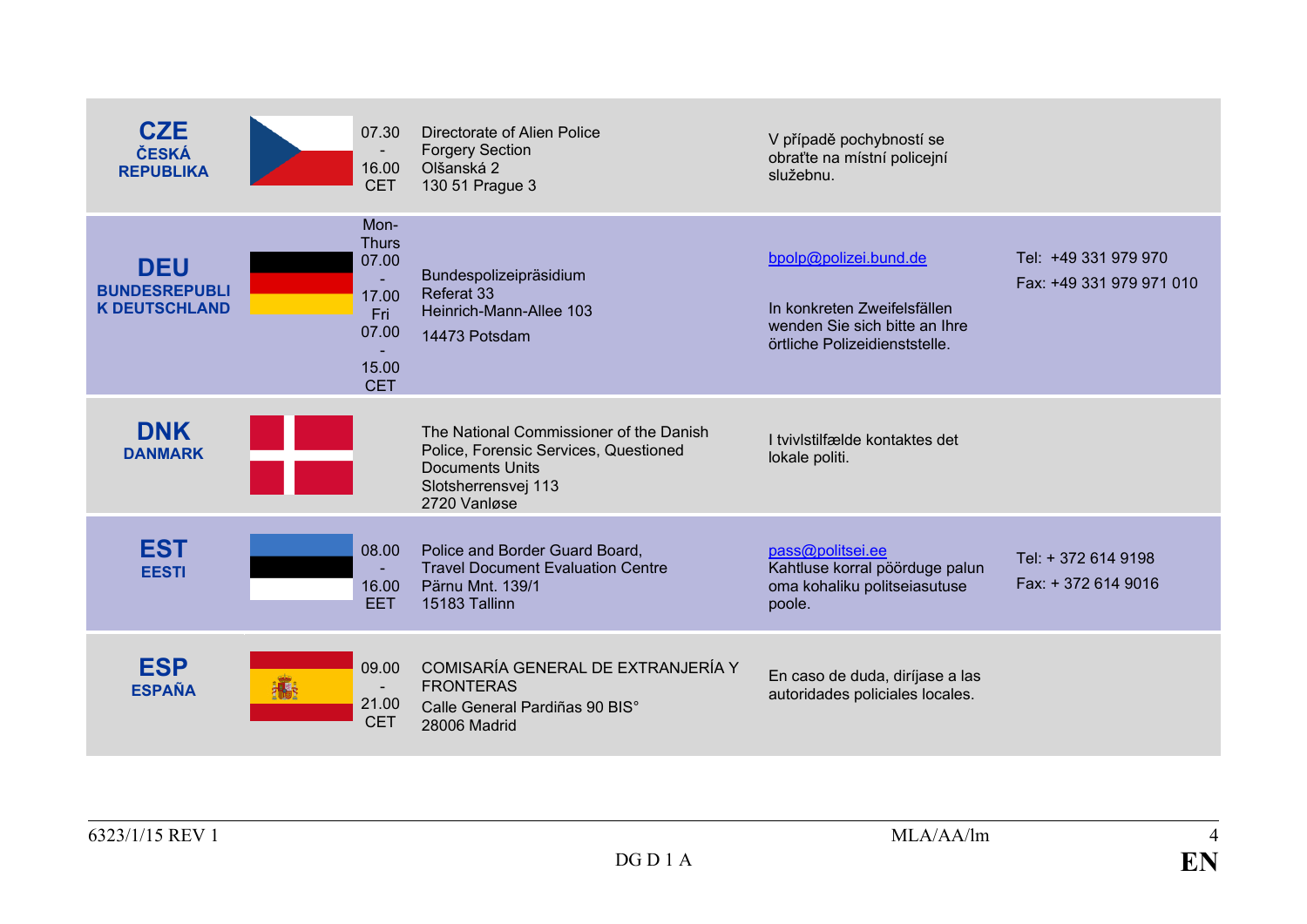<span id="page-4-4"></span><span id="page-4-3"></span><span id="page-4-2"></span><span id="page-4-1"></span><span id="page-4-0"></span>

| <b>FIN</b><br><b>SUOMI: FINLAND</b>                                                                               | 07.00<br>24.00<br><b>EET</b> | Border Guard - Gulf of Finland Coast Guard<br>District, Helsinki Border Control Unit /<br><b>Document Examination</b><br>PO Box 12<br>01531 Vantaa                         | docu@raja.fi                                                                                                 | Tel: +358 295 426 650<br>Fax: +358 295 411 545                         |
|-------------------------------------------------------------------------------------------------------------------|------------------------------|----------------------------------------------------------------------------------------------------------------------------------------------------------------------------|--------------------------------------------------------------------------------------------------------------|------------------------------------------------------------------------|
| <b>FRA</b><br><b>RÉPUBLIQUE</b><br><b>FRANÇAISE</b>                                                               |                              | Ministère de l'Intérieur<br>Direction centrale de la police aux frontières -<br>Bureau de la Fraude documentaire<br>8, rue de Penthièvre<br>75008 Paris                    | bfd.dcpaf@interieur.gouv.fr<br>En cas de doute, veuillez<br>contacter le bureau de police le<br>plus proche. | Tel: +33 1 40 07 69 04                                                 |
| <b>GBR</b><br><b>UNITED</b><br><b>KINGDOM OF</b><br><b>GREAT BRITAIN</b><br><b>AND NORTHERN</b><br><b>IRELAND</b> |                              | <b>Local Police</b><br><b>or</b><br>UK Border Agency Enforcement Offices                                                                                                   | In case of doubt please contact<br>your local police.                                                        |                                                                        |
| <b>GRC</b><br><b>ΕΛΛΗΝΙΚΉ</b><br>ΔΗΜΟΚΡΑΤΙΑ                                                                       | 07.30<br>15.00<br><b>EET</b> | <b>Hellenic Police Headquarters</b><br><b>Forensic Science Division</b><br><b>Counterfeit and Forgery Section</b><br>Antigonis Str. 2-6 & Leoforos Athinon<br>10442 Athens | enfsin@astynomia.gr                                                                                          | Tel.: +30 210 647 68 38<br>+30 210 645 69 83<br>Fax: +30 210 647 00 19 |
| <b>HRV</b><br><b>REPUBLIKA</b><br><b>HRVATSKA</b>                                                                 | 08.00<br>16.00<br><b>CET</b> | Ministry of Interior<br><b>General Police Directorate</b><br>Forensic Science Centre "Ivan Vucetic"<br>Ilica 335<br>10 000 Zagreb                                          |                                                                                                              | Tel.: +385 1 37 88 165<br>Fax: +385 137 88 051                         |
| 6323/1/15 REV 1                                                                                                   |                              | DGD1A                                                                                                                                                                      | MLA/AA/lm                                                                                                    | 5<br>EN                                                                |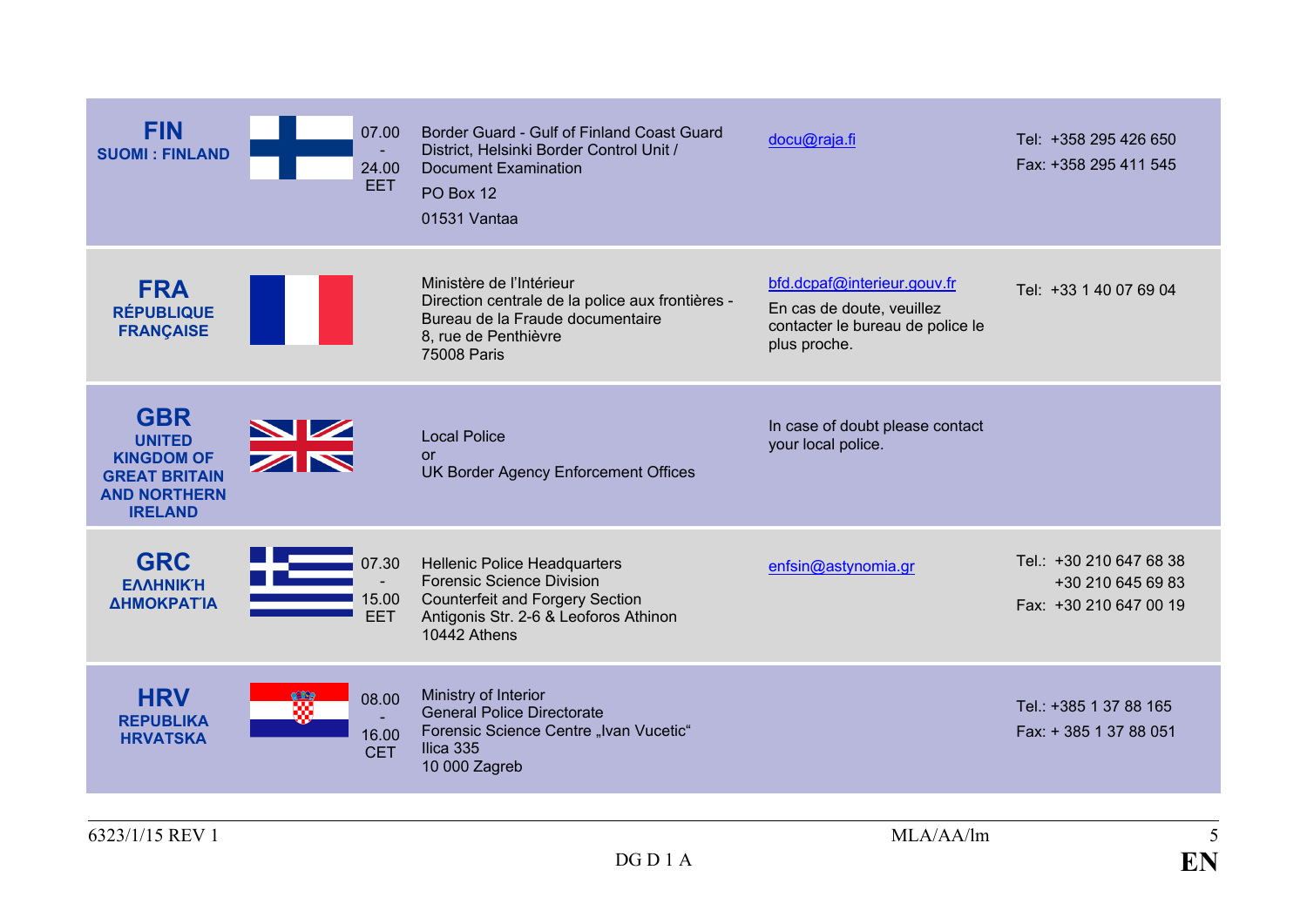<span id="page-5-3"></span><span id="page-5-2"></span><span id="page-5-1"></span><span id="page-5-0"></span>

| <b>HUN</b><br><b>MAGYARORSZÁG</b>                  | 07.30<br>16.00<br><b>CET</b>                    | Országos Rendőr-főkapitányság<br>Rendészeti Főigazgatóság<br>Határrendészeti Főosztály<br>Documentációs Osztály                                                       | dokumentacio@orfk.police.hu                                                  | Tel: +36 1 4435 447<br>Fax: +36 1 4435 452           |
|----------------------------------------------------|-------------------------------------------------|-----------------------------------------------------------------------------------------------------------------------------------------------------------------------|------------------------------------------------------------------------------|------------------------------------------------------|
| <b>IRL</b><br><b>ÉIRE / IRELAND</b>                | 09.00<br>$\sim$<br>17.00<br><b>WET</b><br>(GMT) | Garda National Immigration Bureau<br>13-14 Burgh Quay<br>Dublin 2                                                                                                     | <b>GNIB DV@garda.ie</b>                                                      | Tel: +353 1 666 9100                                 |
| <b>ITA</b><br><b>REPUBBLICA</b><br><b>ITALIANA</b> | $Mon-$<br>Fri<br>09.00<br>14.00<br><b>CET</b>   | Direzione Centrale Anticrimine<br>Servizio Polizia Scientifica, Divisione II Sezione<br>III, Identità Grafica e Falso Documentale<br>Via Tuscolana 1548<br>00173 Roma | In caso di dubbio si prega di<br>contattare il locale ufficio di<br>polizia. |                                                      |
| LTU<br><b>LIETUVOS</b>                             | 08.00<br>17.00                                  | State Border Guard Service -<br>Border Guard School - Forensic Examination<br>Unit                                                                                    | sbgs.docucentre@vrm.lt                                                       | Tel: +370 5 219 82 22<br>Tel + Fax: +370 5 232 51 54 |
| <b>RESPUBLIKA</b>                                  | 00.00<br>24.00<br><b>EET</b>                    | <b>State Border Guard Service</b><br><b>National Coordination Center</b>                                                                                              | vilnius.vsat.ob@vsat.vrm.lt                                                  | Tel: +370 5 271 93 05<br>Fax: +370 5 271 93 06       |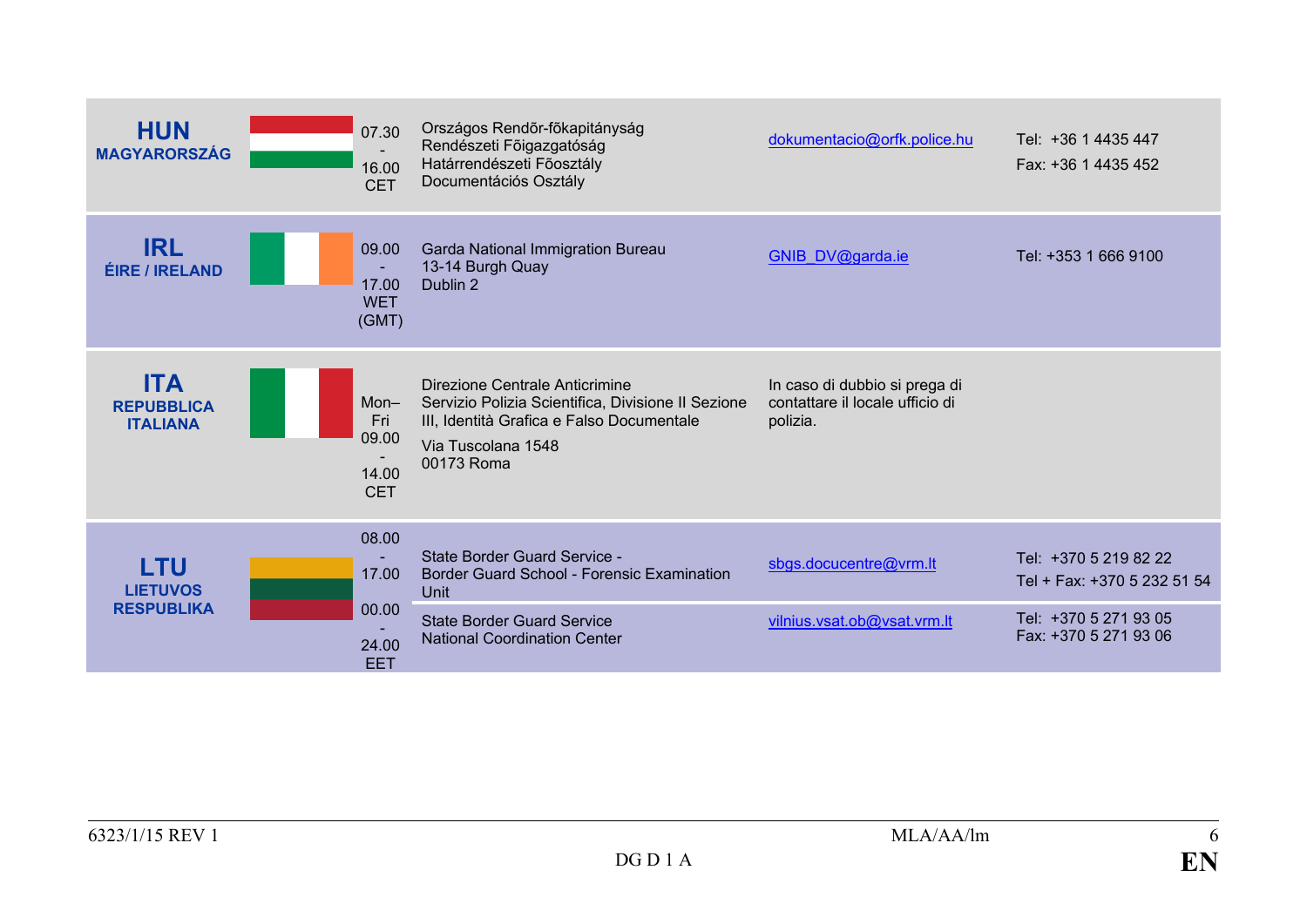<span id="page-6-2"></span><span id="page-6-1"></span><span id="page-6-0"></span>

| <b>LUX</b><br><b>GRAND-DUCHÉ</b><br><b>DE</b><br><b>LUXEMBOURG</b> |               | Mon<br>- Fri<br>09.00<br>11.30<br>13.00<br>16.30<br><b>CET</b>         | Ministère des Affaires Etrangères et de<br>l'Immigration - Bureau des Passeports, Visas et<br>Légalisations-                                                                                                                                                                                                               | service.passeports@mae.etat.lu                                              | Tel: +352 478 8300<br>Fax: +352 220291 |
|--------------------------------------------------------------------|---------------|------------------------------------------------------------------------|----------------------------------------------------------------------------------------------------------------------------------------------------------------------------------------------------------------------------------------------------------------------------------------------------------------------------|-----------------------------------------------------------------------------|----------------------------------------|
| <b>LVA</b><br><b>LATVIJAS</b><br><b>REPUBLIKA</b>                  |               | 08.00<br>16.30<br><b>EET</b>                                           | Office of Citizenship and Migration Affairs<br><b>Identity Documents Department</b><br>(Pilsonības un migrācijas lietu pārvaldes - Pasu<br>nodala)<br>Ciekurkalna 1st line, 1, building 3<br>1026 Riga<br>State Border Guard - Expertise Section<br>(Valsts robežsardzes - Ekspertīžu dienests)<br>Rudolfa 5,<br>1012 Riga | marina.svinka@pmlp.gov.lv<br>padd@pmlp.gov.lv<br>gunta.laganovska@rs.gov.lv |                                        |
| <b>MLT</b><br><b>MALTA</b>                                         | $\rightarrow$ | 07.30<br>17.30<br>Sum-<br>mer<br>time:<br>07.15<br>14.00<br><b>CET</b> | <b>National Document Examination Unit</b>                                                                                                                                                                                                                                                                                  | doclab.police@gov.mt                                                        | Tel: +356 2294 2729                    |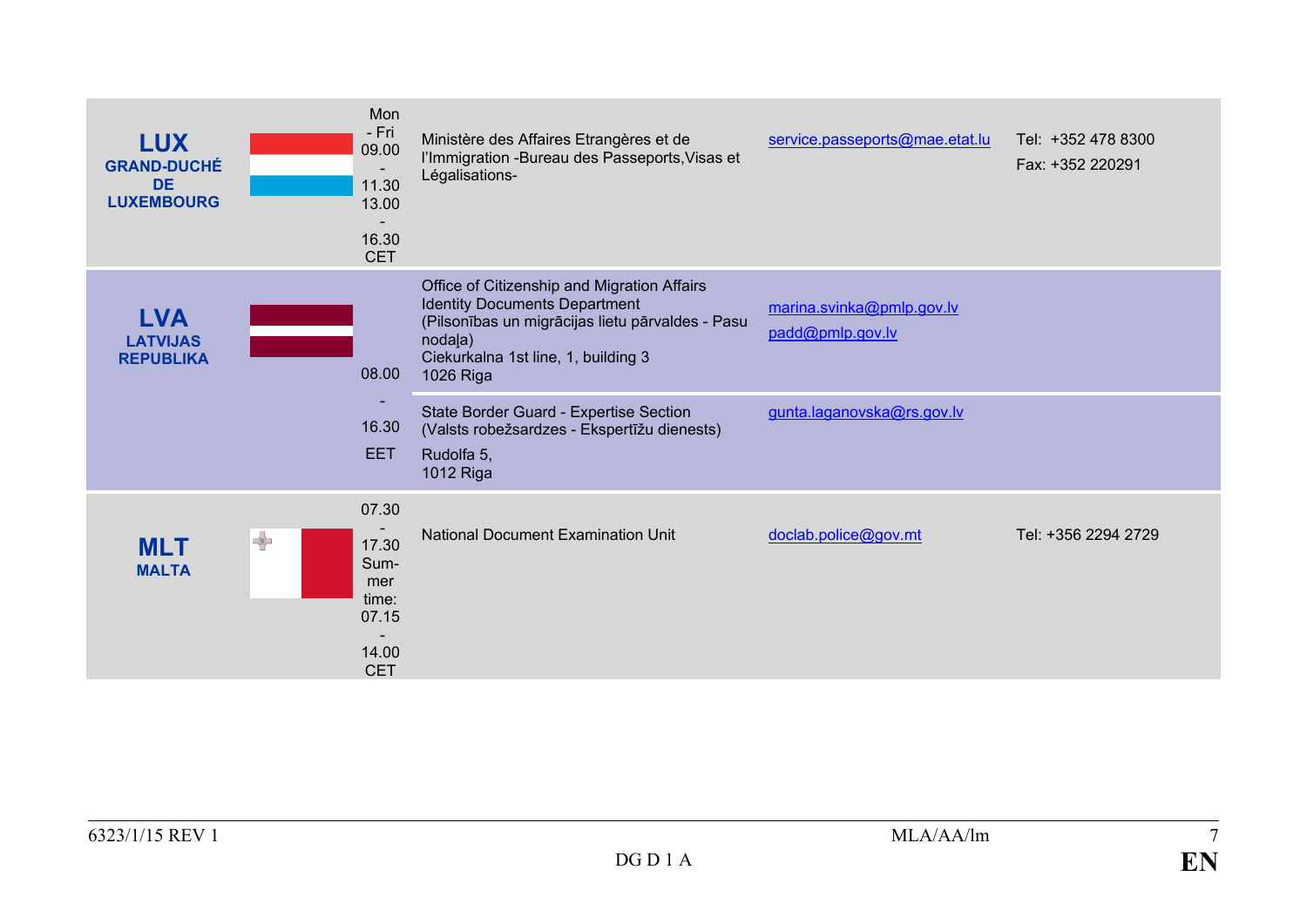<span id="page-7-3"></span><span id="page-7-2"></span><span id="page-7-1"></span><span id="page-7-0"></span>

| <b>NLD</b><br><b>KONINKRIJK DER</b><br><b>NEDERLANDEN</b> | 07:00<br>20:00<br><b>CET</b>                             | <b>Expertise Centre Identity Fraud and Documents</b><br>Royal Marechaussee Schiphol - Ministry of<br><b>Defense</b><br>Postbus 90615<br>2509 LP Den Haag<br><b>MPC 51 B</b>          | ecid.fado@mindef.nl                                                    | Tel: +31 20 603 97 83<br>Fax: +31 20 603 9752    |
|-----------------------------------------------------------|----------------------------------------------------------|--------------------------------------------------------------------------------------------------------------------------------------------------------------------------------------|------------------------------------------------------------------------|--------------------------------------------------|
| <b>POL</b><br><b>RZECZPOSPOLIT</b><br><b>A POLSKA</b>     | 08.15<br>16.15<br><b>CET</b>                             | Criminalistic Laboratory of Border Guards<br>(Laboratorium Kryminalistyczne)<br>Straży Granicznej<br>ul. 17 Stycznia 23<br>02-148 Warsaw                                             | W razie wątpliwości należy<br>skontaktować się z miejscową<br>policją. |                                                  |
| <b>PRT</b><br><b>PORTUGAL</b>                             | Mon<br>Fri<br><b>LOR</b><br>08.30<br>20.00<br><b>WET</b> | Serviço de Estrangeiros e Fronteiras<br><b>DCID-UCPAT</b>                                                                                                                            | prado@sef.pt                                                           | Tel: +351 21 42 36 200<br>Fax: +351 21 42 36 634 |
| <b>ROU</b><br><b>ROMÂNIA</b>                              | Mon<br>Fri<br>08.00                                      | ID documents:<br>Ministerul Afacerilor Internerne<br>Directia pentru Evidenta Persoanelor si<br>Administrarea Bazelor de Date<br>Str.Obcina Mare nr. 2, sector 6<br><b>București</b> | operator1.depabd@mai.gov.ro                                            | Tel: +40 21 7463049<br>Fax: +40 21 7463049       |
|                                                           | 16.00<br><b>EET</b>                                      | Other documents:<br>Ministry of Internal Affairs<br>General Inspectorate of Romanian Border<br>Police<br>Bd. Geniului, nr. 42 C, sector 6<br><b>Bucuresti</b>                        | d1.b1.igpf@mira.gov.ro                                                 | Tel: +40 21 408 74 01                            |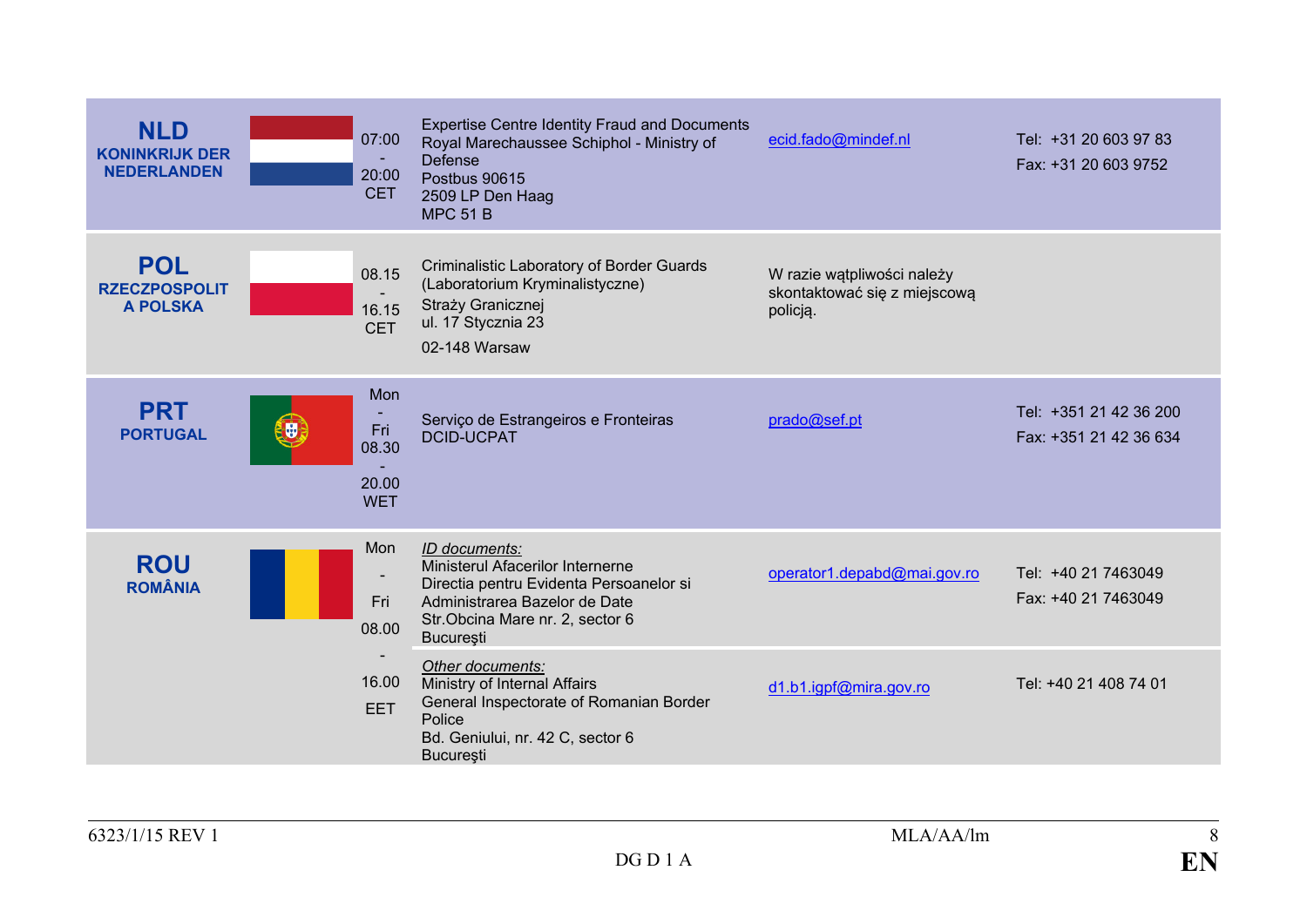<span id="page-8-3"></span><span id="page-8-2"></span><span id="page-8-1"></span><span id="page-8-0"></span>

| <b>SVK</b><br><b>SLOVENSKÁ</b><br><b>REPUBLIKA</b>                                                       |                              | Prezídium Policajného zboru<br>Račianska ul. č. 45<br>812 72 Bratislava                                       | V prípade pochybností<br>kontaktujte svoj miestny<br>policajný zbor. |                                                |
|----------------------------------------------------------------------------------------------------------|------------------------------|---------------------------------------------------------------------------------------------------------------|----------------------------------------------------------------------|------------------------------------------------|
| <b>SVN</b><br><b>REPUBLIKA</b><br><b>SLOVENIJA</b>                                                       | 08.00<br>16.00<br><b>CET</b> | Ministry of Interior Republic of Slovenia<br>Stefanova ul. 2<br>1501 Ljubljana                                | gp.mnz@gov.si                                                        | Tel: +386 1 428 40 00                          |
| SWE -<br><b>SVERIGE</b>                                                                                  |                              | Swedish National Police Board<br><b>Control and Communication Center</b><br>PO Box 122 56<br>102 26 Stockholm | Om tveksamhet råder vänligen<br>kontakta närmaste polisstation.      |                                                |
|                                                                                                          |                              | $\star$<br>$\star$<br>$\star$                                                                                 |                                                                      |                                                |
| <b>CHE</b><br><b>CONFÉDÉRATION</b><br>SUISSE /<br><b>SCHWEIZ</b> /<br><b>SVIZZERA /</b><br><b>SVIZRA</b> | 08.00<br>16.30<br><b>CET</b> | Bundesamt für Polizei<br><b>Sektion KILA</b><br>Nussbaumstrasse 29<br>3003 Bern                               | kila@fedpol.admin.ch                                                 | Tel: +41 58 464 87 00<br>Fax: +41 58 464 14 10 |